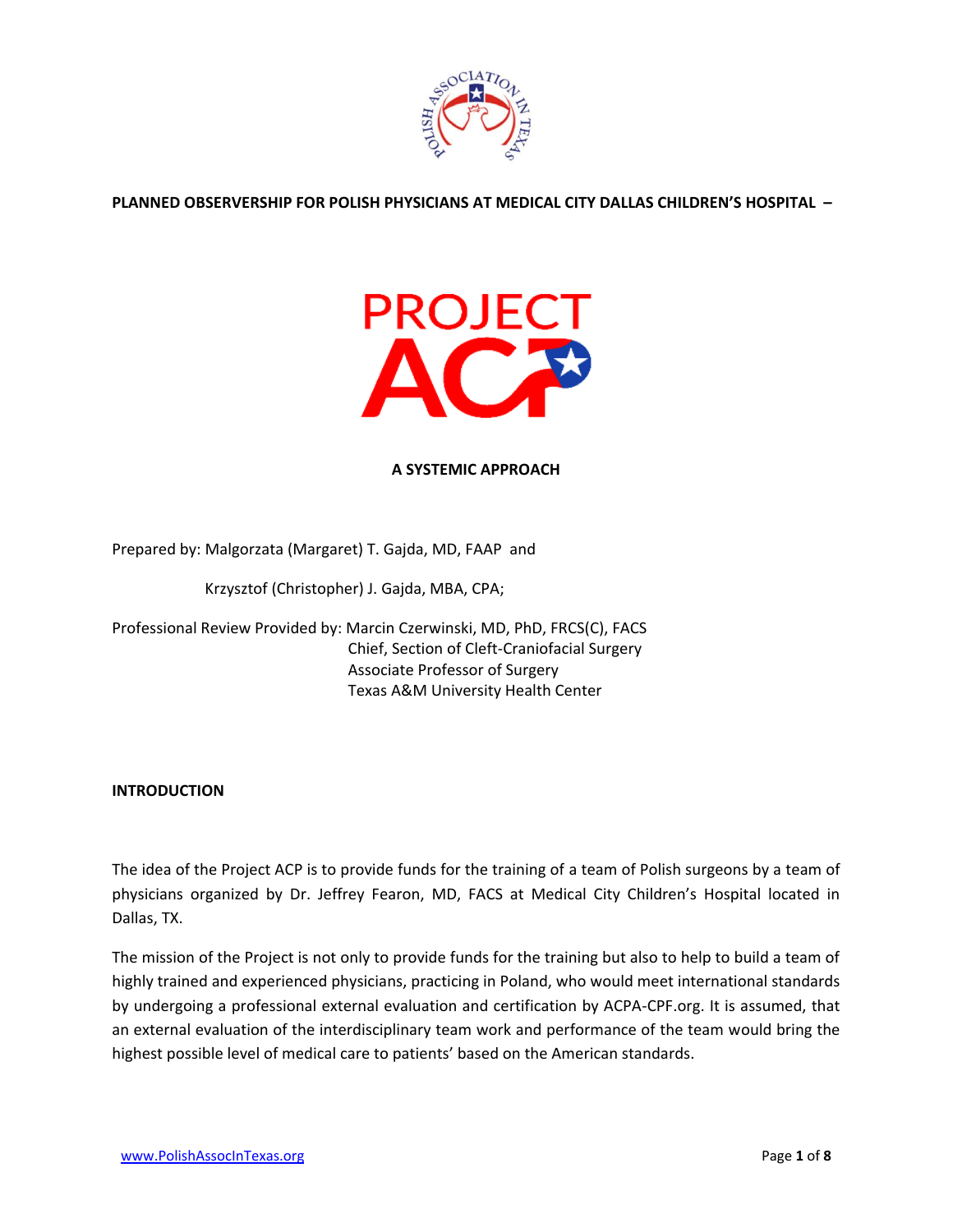



#### **GENESIS OF THE PROJECT ACP**

For the past several years, Dallas has been hosting children and their families from Poland who travel to seek the medical care needed for correction of congenital anomalies related to Apert's, Crouzone's, and Pfeiffer's syndromes. Dr. Jeffrey Fearon and several other surgeons

affiliated with Medical City Dallas Children's Hospital have been correcting those with great patient satisfaction. Dr. Jeffrey Fearon is a world recognized specialist who cares for children with Apert's syndrome. The other option for surgical care for those children is Paris, France. This way of treatment is costly, only associated with excess stress and unnecessary discomfort to families related to staying in a foreign country and intercontinental travel, especially for children shortly after major surgery.

### **I. GOAL OF THE PROJECT ACP**

Organization of observership for practicing and already experienced surgeons from Poland with Dr. Jeffrey Fearon along with other surgeons on his team which would provide Polish physicians with necessary training to organize **ONE center that would provide a comprehensive, multidisciplinary and life-long care for children with Apert's, Crouzone's, and Pfeiffer's syndromes in Poland** (**Project ACP**).

# **II. ORGANIZATION OF PROJECT ACP**

# **1. Duration of training**- about 1 year.

During the 1 year period each physician from Poland would travel to Dallas for 3-5 observership visits supervised by Dr. Jeffrey Fearon and other specialists on his team; each lasting 1- 2 weeks.

# **2. Location of training.**

Medical City Dallas Children's Hospital and medical offices of Dr. Jeffrey Fearon and other physicians affiliated with this hospital. Hospital address: 7777 Forest Lane, Dallas, TX.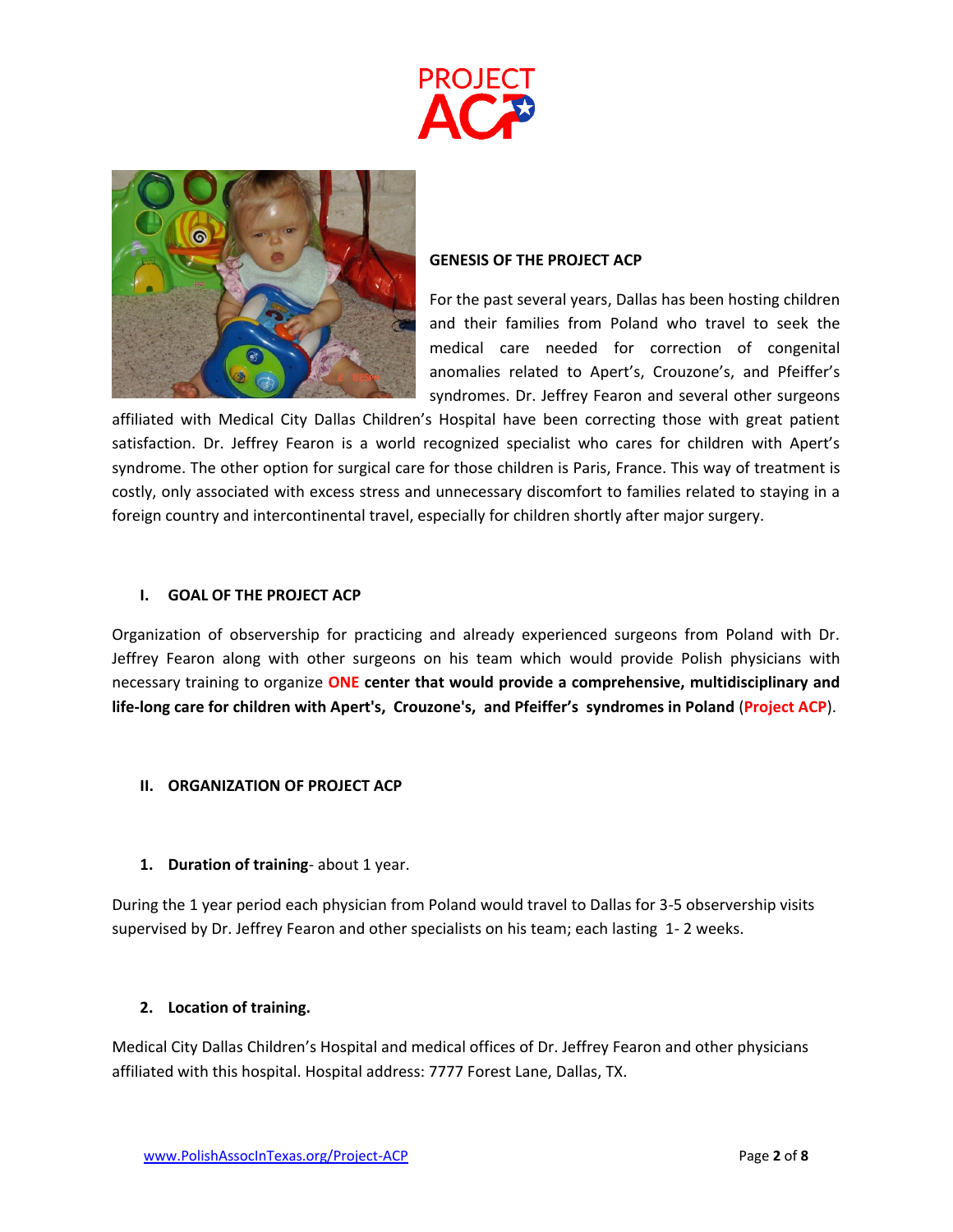

# **3. Specialties included in the training:**

- a. Craniofacial surgeon
- b. Pediatric neurosurgeon
- c. Hand surgeon
- d. Pediatric anesthesiologist
- e. Pediatric ophthalmologist
- f. Nurse coordinator
- g. Operating Room (OR) assistant nurses and other personnel as deemed necessary

#### **4. Plan of the observership:**

a. Preparation for and "hands-off" participation in surgeries and procedures performed by

the observership sponsor, e.g., hosting physician.

- b. Participation and learning details of pre-surgery and post surgery care.
- c. Participation in the outpatient consultations done by sponsors in their offices.
- d. Observation/ learning of rules/tips related to successful care for patients as well as successful multi-specialty team operation.

 ("Hands-off" - physicians in training, due to medical-legal regulations, would not be able to perform surgeries but only observe and discuss cases with hosting physicians.)

#### **5. Selection of candidates for training in Dallas:**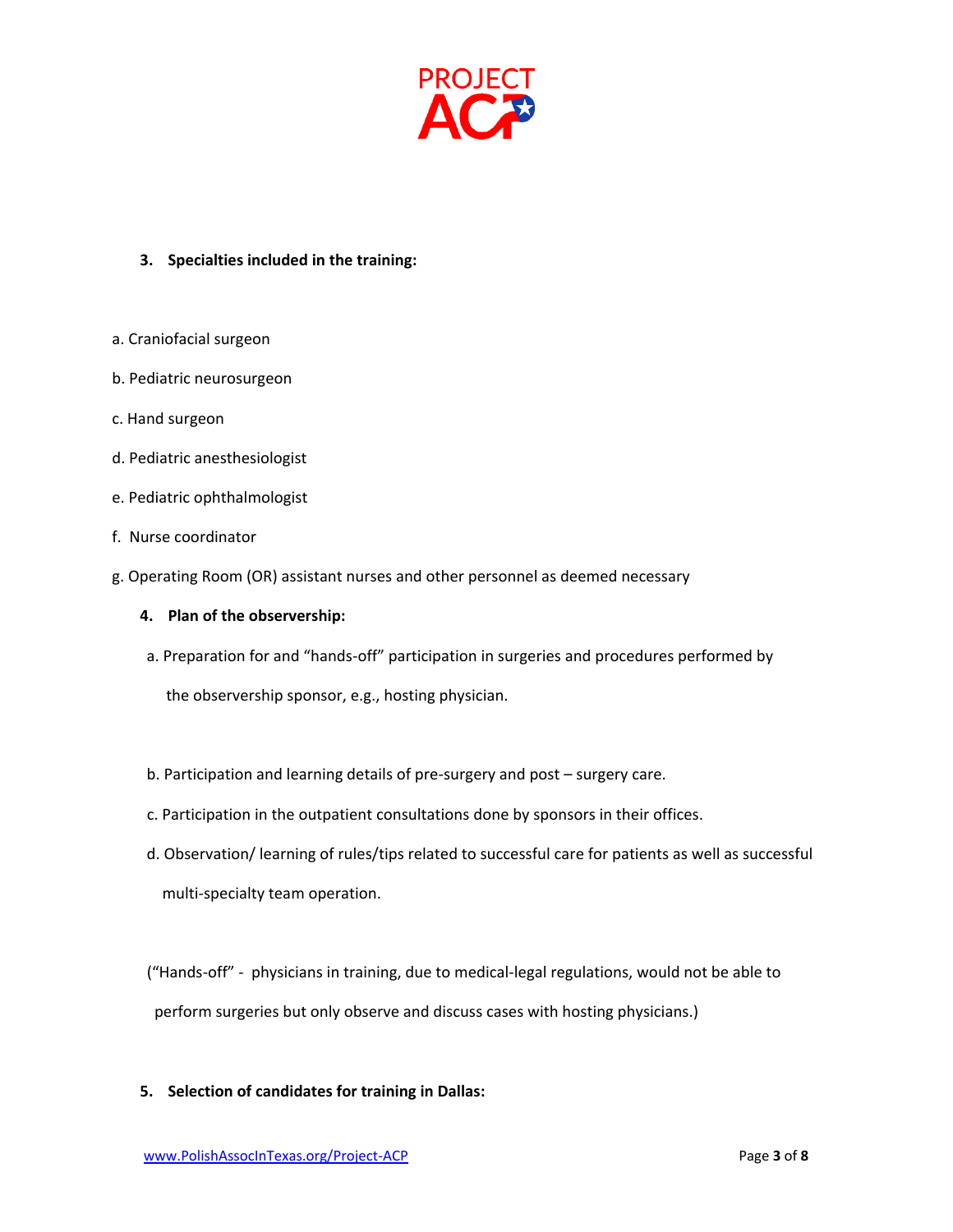

We have decided to select Institute of the Mother and Child (Instytut Matki i Dziecka), located in Warsaw, centrally located in the Capital City of Poland.

During our selection process we have considered the following criteria:

- Experience of all physicians who would be involved in the training and the future interdisciplinary team of specialists;
- Research and international experience in the medical/surgical area;
- Location of the hospital;
- Physical location of the offices of the future team members.

# **6. Phases of the Project ACP**

Due to a very complicated nature of the Project we decided to organize it in two phases (stages):

 - **Phase I** – initial observership, hosted by Dr. Jeffrey Fearon, designed for the future Polish team leader (cranio-facial surgeon), who would be participating, on hands off basis, in surgeries, and also gather the necessary information for the preparation and organization of observerships for other future team members. Phase I was financed by the members of the Polish community, residing in Dallas Fort Worth metroplex. It was a gift from Polish community to the Institute of Mother and Child of Warsaw (IMiD). **Phase I of the Project ACP was completed in the second part of October of 2018 by Dr. Andrzej Brudnicki.**

#### **During Phase I we have established the following:**

a/ opened clear channel of communication between the leader of the future Polish team and the physicians on the American team;

b/ identified differences in the operating procedures and methods used in Dallas; understood differences in the organizational structure of both teams; recognized differences in the training and preparation of the personnel of the operating room; determined a set of unique differences in the procedures performed by the anesthesiologists and the personnel of the pediatric intensive care units; spot the differences in training of the personnel, as well as the organizational structure of the multispecialty team in Dallas.

Based on the mentioned direct/in person observations of the work of the Dallas team we had to revise, edit, and correct several stipulations of the initial text of the Project. The changes in the Project resulting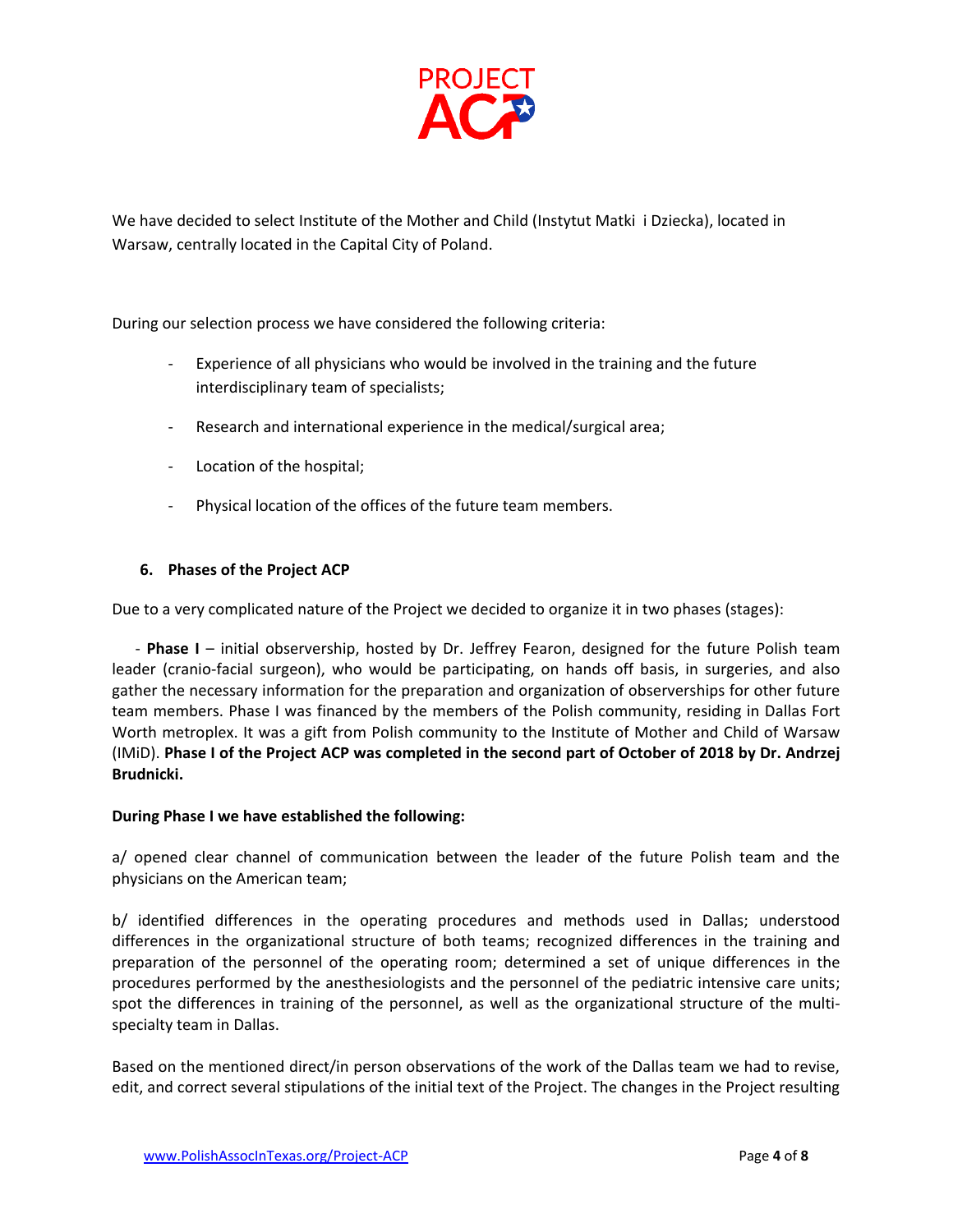

from experiences brought by the Phase I are not substantial, however they may bring some rather demanding implementation schedule for the Warsaw team located at the Institute of Mother and Child.

 **- Phase II** – **other necessary observerships for the members of the Polish team.** We assume, based on our conversation with the Polish Secretary of Health, that Phase II will be financed by the Polish Ministry of Health (again, this information is based on the verbal agreement.) We hope that a formal agreement, concerning Phase II of the Project ACP, will be executed in the early spring of 2019 by the Polish Secretary of Health and a charitable foundation.

# **7. Organization of the training in Dallas before and during Phase II:**

a. We are planning to form a charitable organization which would be a legal entity responsible for the Project ACP along with the Polish Government and IMiD.

b. In January of 2019, we will request that IMiD provides all the necessary documents needed to obtain Operating Room access at Medical City in Dallas Children's Hospital.

c. Selected medical team members from Poland will be required to sign legal documents that will obligate them to use learned techniques in Poland and assure continuation of care within the medical center selected. Those documents would be prepared by a legal team.

Also, we will request that the administration of IMiD sign an agreement that would stipulate that the future medical care, provided by the team trained in the USA, be based on the quality standards developed by **ACPA-CFP (American Cleft Palate Craniofacial Association)**.

d. Dr. Jeffrey Fearon agreed to provide training free of charge. We have similar agreement with Dr. David Sacco. We are in the process of obtaining those agreements from other specialists.

e. Final schedule of training will be developed after an agreement between the Polish Secretary of Health and a charitable foundation established in Dallas is executed, e.g., schedule of trips, order of training specialties, and how many trips would be needed for each specialty, etc.

f. Project ACP would pay for trainees:

- travel to/from USA
- lodging during training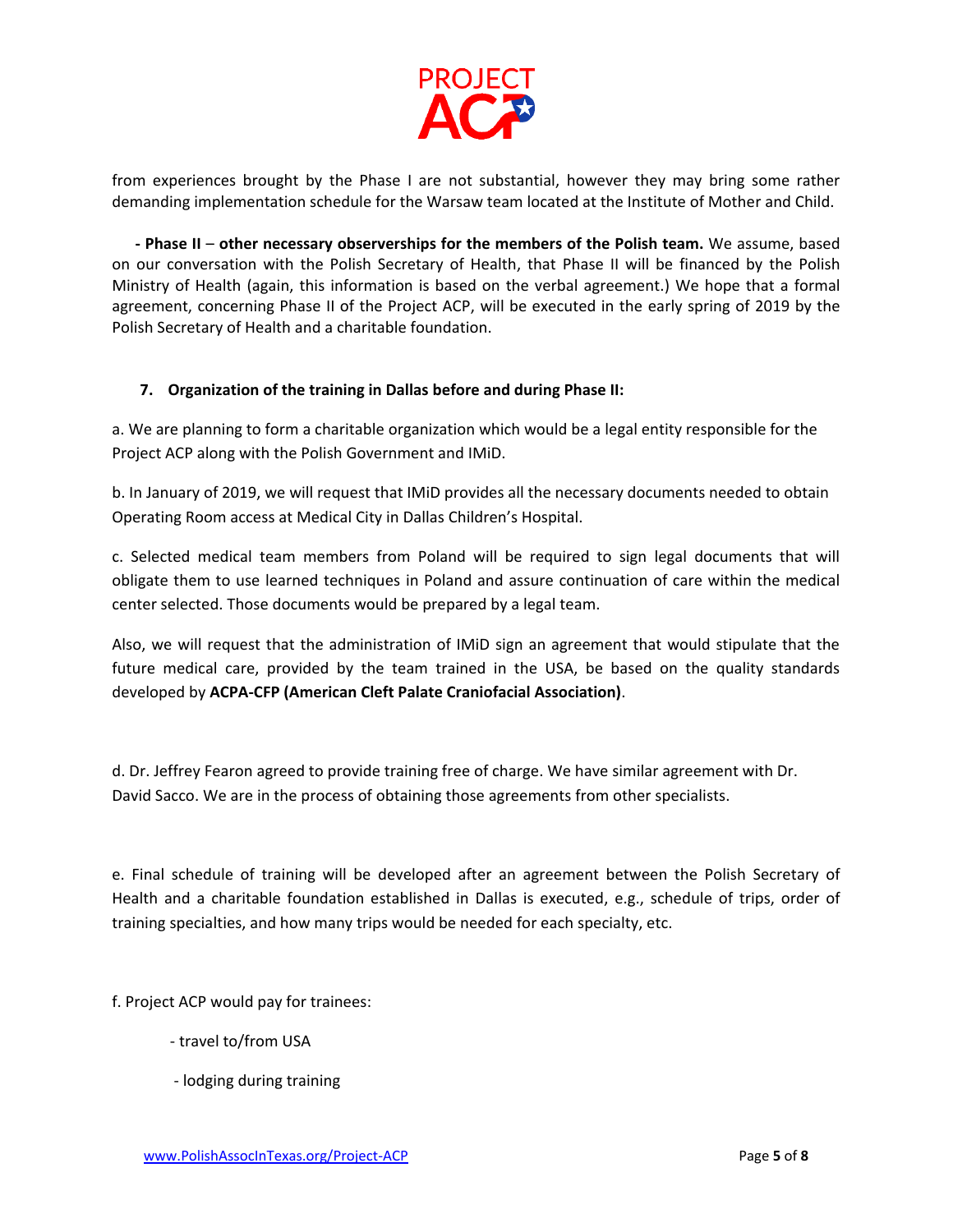

- car rental and phone rental for duration of stay
- small stipend to cover living expenses during stay.

# **8. Cost of the ACP Project**

We estimate the total cost of the project to be about \$140,000.00; or about \$5,000.00 for one trip and 9 to 10 days of stay in Dallas for each trainee.

For comparison, one trip/surgery for one child coming to Dallas is \$25,000.00 - \$35,000.00 and an average patient with Apert's syndrome requires 3-5 surgeries during first 2 years of life.

# **9. Legal and Financial Organization of the Project**

a) Bozena Niemczyk-Drania, Esq., the attorney who practices law in Poland agreed to represent and provide legal counsel for the Project in Poland. Her firm agreed to provide this representation without compensation.

b) We are considering the need for similar legal representation in the USA.

c) We are seeking to retain a reputable accounting firm in Dallas, Texas, to manage Project's books and control financial expenditures.

# **10. Project Sponsorship**

We are hoping to reach out to all the people in Poland and the United States who support this great project and will be willing to sponsor it.

a) We need help to reach out to all individuals and charity organizations to help to collect money to finance this important Project.

b) We contacted the Polish government and received a verbal approval for the Project and a promise of financing during the conversation about the Project with the Polish Secretary of Health on July 13<sup>th</sup>, 2018, in Washington D.C. However, at this time, we do not have any details concerning the timing and the amounts that the Secretary would designate for the completion of the Project. We sincerely hope that the Secretary will contact us very soon regarding this matter.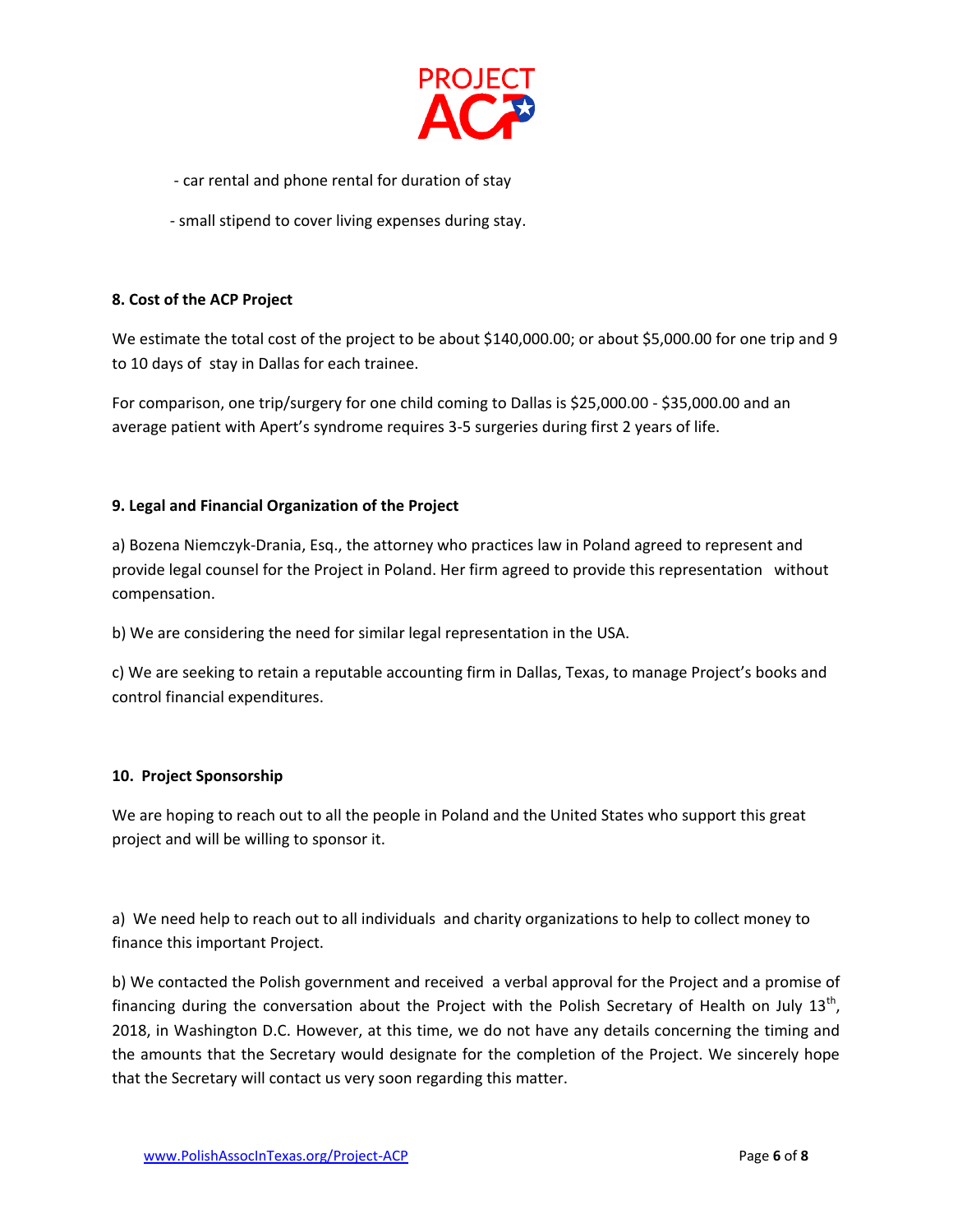

c) We reached out to the President of RP Mr. Andrzej Duda and we are still in communication with his office. In September of 2018 we received a letter from the Healthcare Section Coordinator Office for the National Council for Development Chancellery of the President of the Republic of Poland Professor Piotr Czauderna who very warmly approved of this Project and expressed his support for all of the efforts and work of Dallas Polonia committed to the Project, however, stated that the final decision concerning the support of the Project remains with the Secretary of Health.

**Project ACP is fairly expensive but not unattainable. If completed, in a timely manner, it can make a real difference and have a positive impact among lots of children born with complex head and hand anomalies that are related to ACP syndromes as well as not syndrome related.**

**We appreciate all comments and questions! Please e-mail those t[o kjgajda@msn.com](mailto:kjgajda@msn.com) or send, via messenger to our Facebook account, e.g., Polish Association in Texas.**

**Picture Gallery – Apert Syndrome**



**Before surgeries**



 **After surgeries**